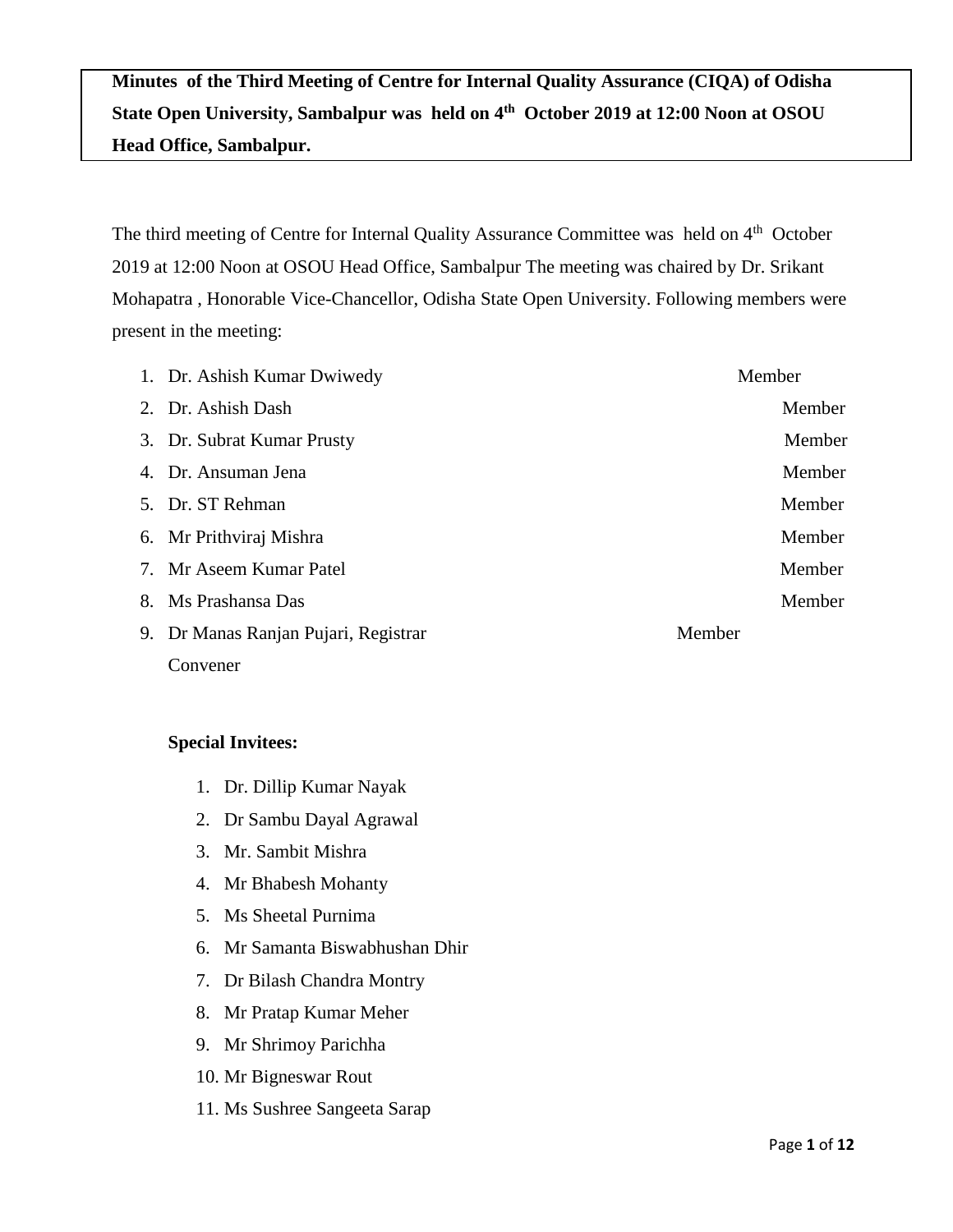- 12. Ms Nakhat Shaheen
- 13. Ms Sunita Mishra
- 14. Ms Ananya Sabath

In his opening remarks the Vice-Chancellor stated that :

- 1. University get ready for Naac Assessment next year. A Committee may be constituted with three members to deal with each criterion prescribed by NAAC. Meetings of the Committee should be conducted every month to monitor the progress made in the direction.
- 2. University should get ready for launching of online programmes through SWAYAM portal from next year. Every effort to be made to overcome the deficiencies pointed out by UGC on our previous proposal. Small modular online programmes shall be offered through Moodle on the University Portal.
- 3. There is a need to constitute a Committee for website management. Some old information need to be removed/revised.
- 4. Placement drive needs to be accelerated.
- 5. Micro- Credentials in each programme needs to be introduced as value addition to the degree/diploma awarded.
- 6. University should now focus on construction of permanent campus and recruitment of permanent faculty.

With the above remarks the Chairman requested the Convener to place the Agenda items before the members for meaningful discussion and decision.

### **CQ 3.1 Confirmation of the minutes of the second CIQA Meeting**

The second meeting of the Centre for Internal quality Assurance Cell (CIQA), Odisha State Open University (OSOU), Sambalpur was held on 24th May 2019 at 11 AM at OSOU Headquarters, GM University campus, Sambalpur .The minutes of the meeting were circulated among the members of the CIQA Committee with a request to give their comments. Since no comments were received the minutes got confirmed.

**CQ 3.1 Action Taken Report of the minutes of the second CIQA Meeting held on 24th May 2019 at 11 AM at OSOU Headquarters, GM University campus, Sambalpur**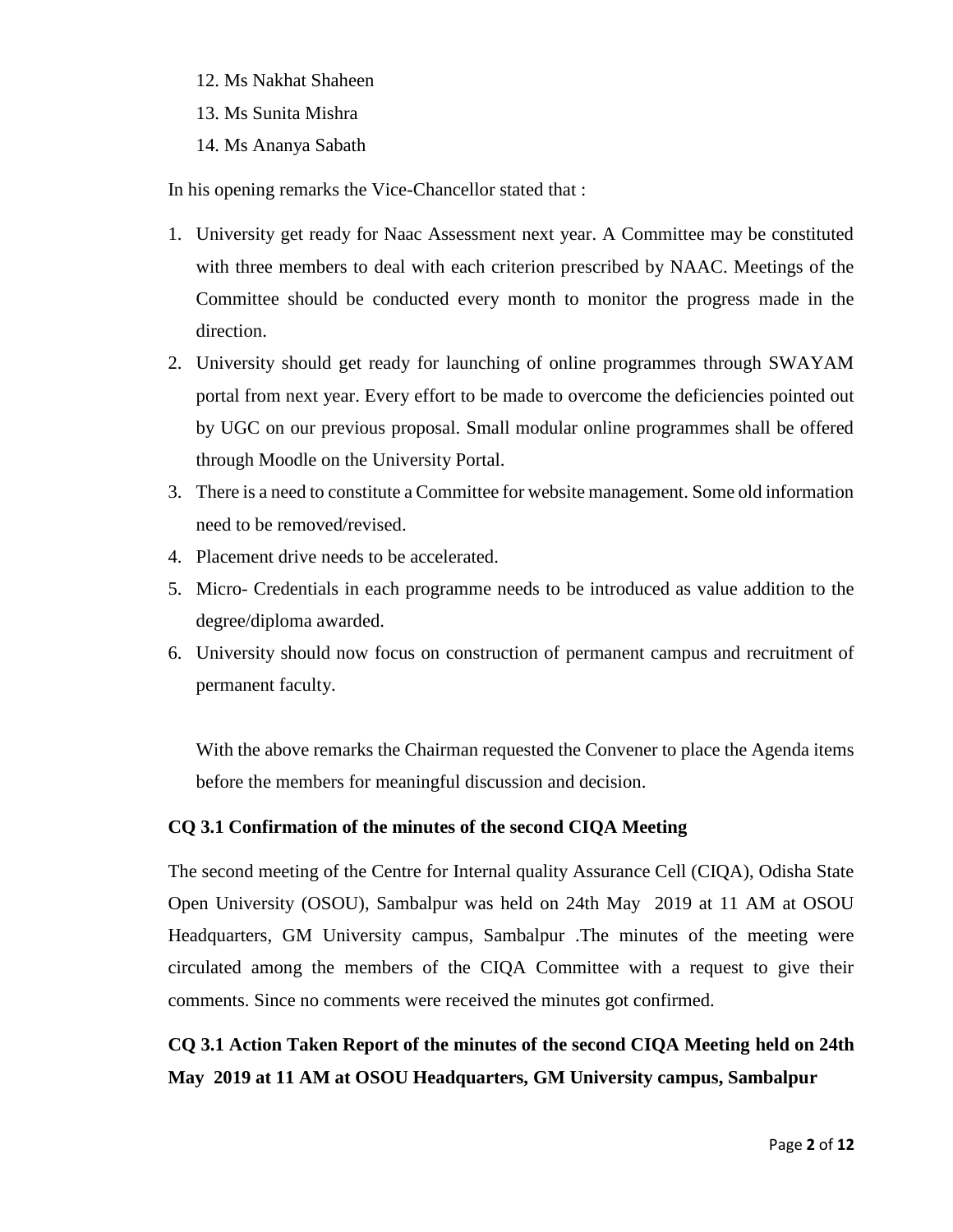| Sl.No.         | <b>Subject Matter</b>                         | <b>Action Taken</b>            |
|----------------|-----------------------------------------------|--------------------------------|
| $\mathbf{1}$   | Welcome Remarks and Information Sharing       | No Action Required             |
|                | Chairman<br>by the                            |                                |
| $\overline{2}$ | Confirmation of the minutes of the first CIQA | No Action Required             |
|                | Meeting.                                      |                                |
| 3              | New Programmes to be launched from the        | Action already taken           |
|                | academic session in July 2019.                |                                |
| $\overline{4}$ | Approval of the minutes of the meeting of     | No Action Required             |
|                | Expert Committees meetings of Public          |                                |
|                | Administration, Sanskrit, and Hindi.          |                                |
| 5              | Lateral Entry Scheme for the learners of      | Action already initiated       |
|                | Diploma and PostGraduate Diploma to take      |                                |
|                | admission into Master Degree Programme.       |                                |
| 6              | Approval of proposals for the new modular     | Action already initiated       |
|                | programme to be introduced through e-         |                                |
|                | Gyanjyoti: Following programs are proposed    |                                |
|                | to introduced:                                |                                |
| 7              | Review of Second year Self Learning           | No Action required             |
|                | Material of Master's Degree Programmes.       |                                |
| 8              | Workshop on promoting Quality, Open           | Action already taken           |
|                | Educational Resources to be conducted on      |                                |
|                | 17th, 18th and 19th June 2019 and C-          |                                |
|                | DELTA to be conducted on the 26th, 27th       |                                |
|                | and 28th of June 2019 with contribution       |                                |
|                | from Commonwealth of Learning, Canada.        |                                |
| 9              | Approval for C-DELTA as an add-on non-        | Action already taken           |
|                | credit course to be launched from the         |                                |
|                | academic session in July 2019 for             |                                |
|                | Undergraduate and Post graduate students of   |                                |
|                | Odisha State Open University, Sambalpur       |                                |
| 10             | Alumni meet: Alumni meet the planning and     | Action yet to be initiated     |
|                | creation of alumni portal.                    |                                |
| 11             | Introduction of Village Immersion             | Action already initiated       |
|                | Programme                                     |                                |
| 12             | <b>Faculty Exchange Programme:</b>            | Action yet to be initiated     |
| 13             | Proposal for Signing of MOU with CEMCA        | The proposal was deffered from |
|                | to incorporate the University in Higher       | <b>CEMCA</b>                   |
|                | <b>Education Institutional Networking for</b> |                                |
|                | <b>Sharing of Educational Resources</b>       |                                |
|                | (HEINSER).                                    |                                |
| 14             | <b>Grievance Redressal Portal</b>             | Action already initiated       |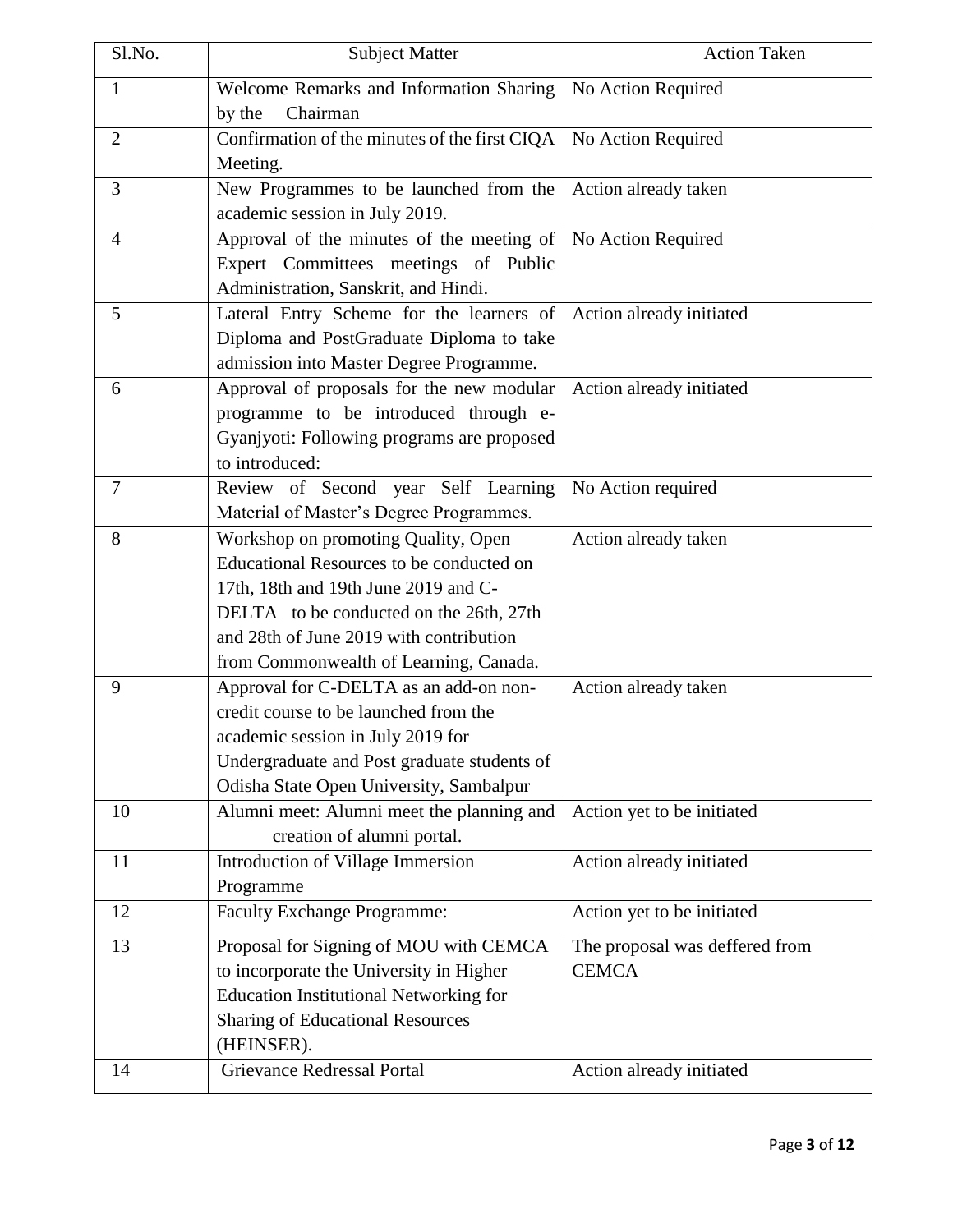|    | Closure of offering of the existing         | Action already taken |
|----|---------------------------------------------|----------------------|
|    | Programmes                                  |                      |
| 16 | Any other matter with the permission of the |                      |
|    | Chair                                       |                      |
|    |                                             |                      |

## **CQ 3.2 New Programmes to be launched from the academic session in July 2020.**

It was proposed to apply to UGC for the approval of the following programmes from the session July 2020:

- Master of Arts in Education
- Master of Arts in Psychology
- Master of Arts in Anthropology
- Master of Arts in Social Work
- Master of Arts in Geography
- Masters of Business Administration
- Bachelor of Science in Botany
- Bachelor of Science in Zoology
- Bachelor of Science in Chemistry
- Bachelor of Science in Physics
- Bachelor of Science in Mathematics

*The Committee suggested to conduct need assessment for the proposed programmes and to prepare Programme Project Report in the proforma prescribed by UGC for submission to UGC for approval. It was further suggested that Expert Committee Meetings should be organized for design, development and delivery of the proposed programmes.*

*Further it also resolved that any academic staff seeking to introduce new programme must conduct a need assessment study and submit the report for the consideration of CIQA. Dr Ashish Das Faculty in Economics shall take the responsibility of preparing a format for this purpose. He shall also give the guidelines and for the collection, presentation and interpretation of data which shall be presented in the next CIQA meeting.*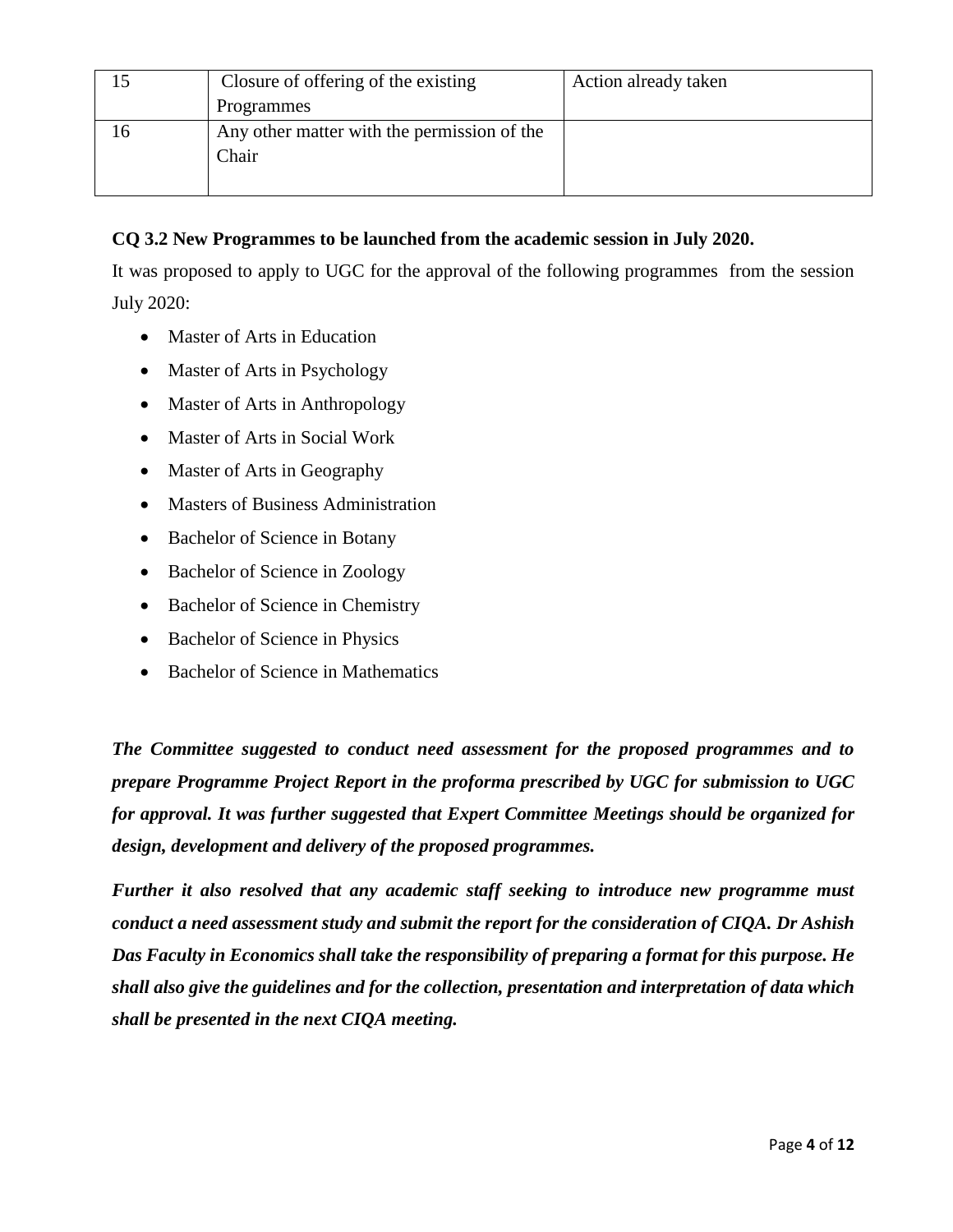## **CQ3.3 Approval of Syllabus/SLM of following programs:**

Following programs syllabus (revised) were placed before the committee for approval as**:**

- MA in Public Policy
- MA in Economics
- PG Certificate in Research Methodology
- Certificate in Functional Sanskrit
- Bachelors of Business Administration
- Bachelors of Journalism and Mass Communication

## *The revised syllabus for MAPP, MAEC, BBA, BJMC, PGCRM, CFS was approved.*

# **CQ 3.4 Installation of CCTV and Biometric Device at Learner support centre for monitoring of Counselling and conduct of Examination**

OSOU has submitted a proposal to the Higher Education Department for World Bank support for the installation of CCTV and biometric devices at all Regional Centers and Study Centers for effective monitoring of counseling and other student support activity. The said proposal was approved and the money has been sanctioned for the said purpose. University has floated a tender for purchase of CCTV's. Firm quoting the L-1 price has been shortlisted. The entire tender process has been approved by the Purchase Committee which is a subcommittee of the Finance committee. As per the new UGC Regulations 2017, CCTV installation is mandatory for monitoring of smooth conduct of the University Examination at the examination centers. Orders have been placed to the firm for installation of two CCTVs at each learner support center, one at the chamber of the coordinator and the one in the identified halls in each center for the conduct of the University examination. The agenda is placed before the Committee for consideration and approval.

*It was reported that CCTV cameras were installed in 13 study centers and the firm has been instructed to install for the rest of the study centers. It was also resolved that all the examination centers of OSOU shall be equipped with CCTV as per the direction of the Department of Higher Education, Government of Odisha. It was decided that the Registrar, OSOU shall monitor the progress of the installation of CCTV and present the report to the Committee.*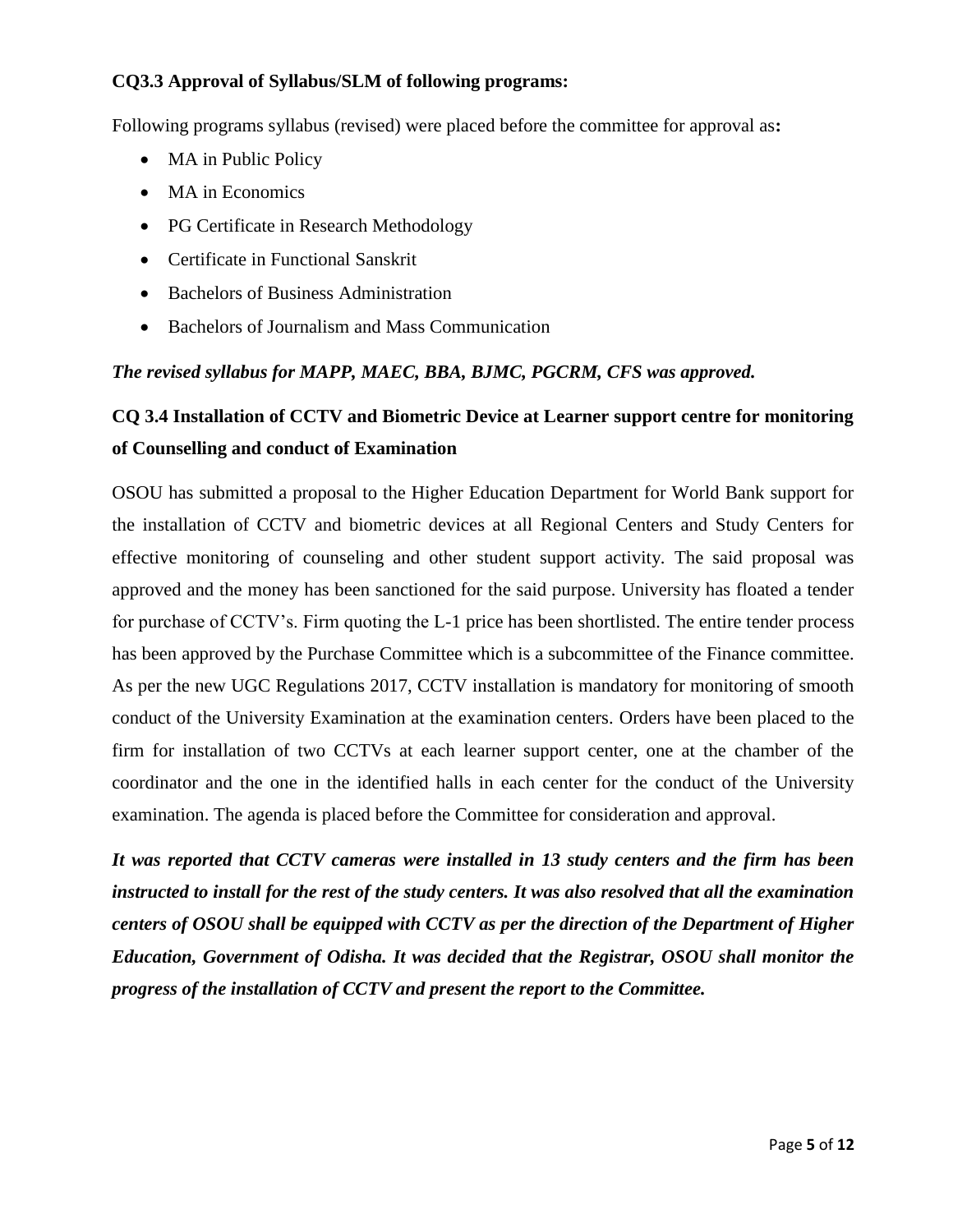## **CQ 3.5 Report on conduct of Induction Meeting at Study Centres for the session July 2019:**

All the Study Centers of Odisha State Open University conducted the Induction Meetings for the newly admitted learners. Some of the reports are placed before the committee for consideration. Some of the Study Centres have not yet submitted report.

## *The Committee advised that the study centers may be advised to submit the induction meeting reports that shall be placed in the next CIQA meeting.*

#### **CQ3.6 Offer of Modular Programme:**

Following modular programmes are proposed to be offered through the LMS portal:

- Artificial Intelligence/Machine Learning/AV Reality
- Retail Marketing
- Rural Marketing
- Supply Chain Mangement
- Village Immersion Program
- Autocad Basics
- Photoshop Basics
- Youth and Career Counselling
- Life Skills
- Programming in JAVA
- Programming in Python
- Functional Sanskrit
- Developmental Research Methods
- Banking and Insurance

## *It was resolved that the syllabus for all the above programmes should be submitted along with need-assessment report for consideration of CIQA in its next meeting.*

#### **CQ 3.7 Developing online feedback Mechanism for Improving the Quality of SLM.**

It was proposed that course wise feedback on the Quality of SLM should be collected from all counsellors after completion of each semester. This would be useful to understand the difficulties or problems (if any) in different courses. Accordingly, subsequent revision, replacement or editing may be planned. An online feedback form may be designed for this purpose to capture and document these information efficiently. The agenda was placed before the Committee for approval.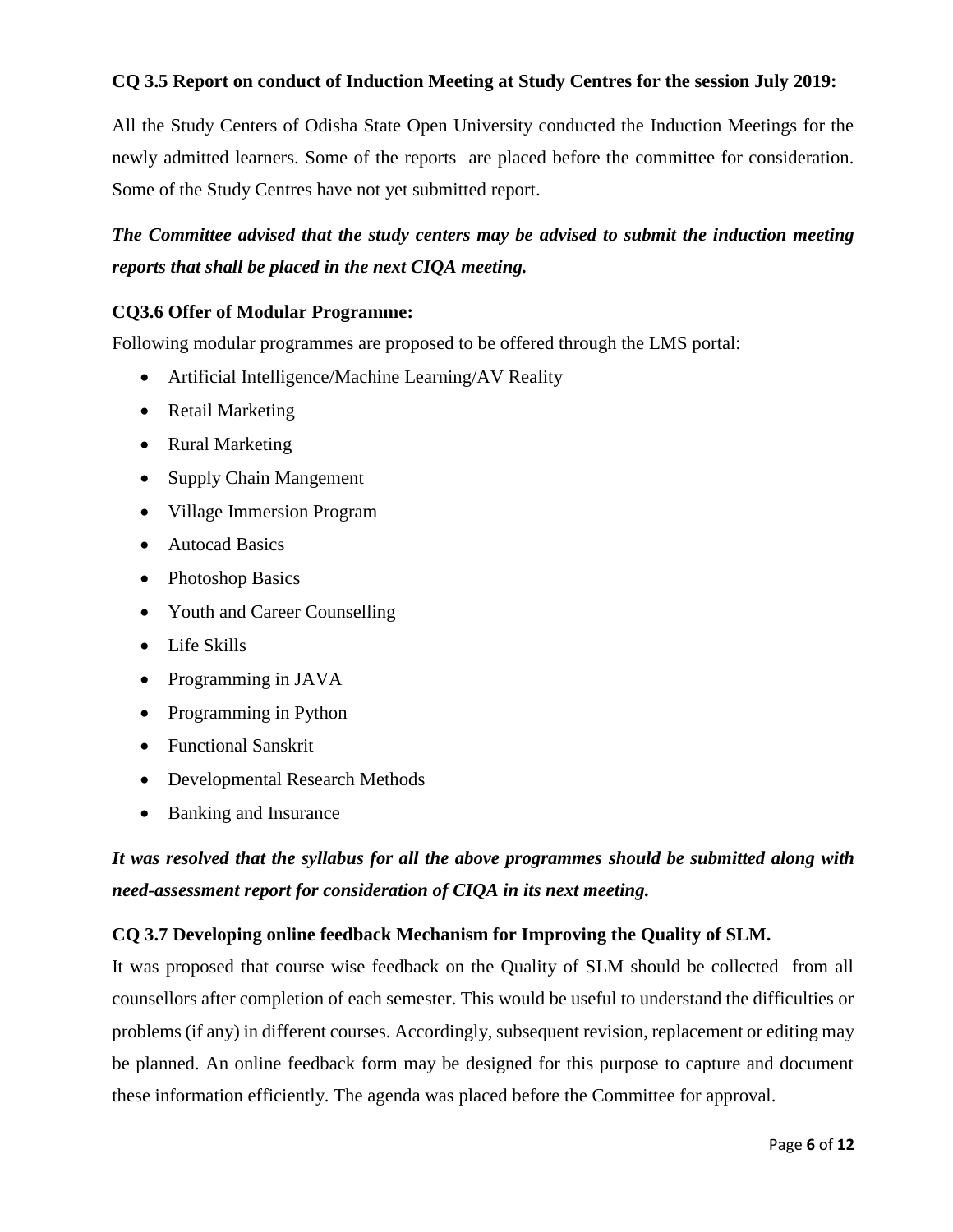*It was resolved that since OSOU already has a Mobile App which has an inbuilt mechanism for providing online feedback. So the Academic Counsellors may be advised by the Programme Coordinators to provide online feedback using Mobile App.*

# **CQ 3.8 Developing a Feedback Mechanism for Monitoring the Progress in Counselling Sessions.**

It was proposed to collect online information with regard to the details of counselling sessions conducted and special activity organized (if any) on weekly basis. This would be useful in developing a mechanism to monitor the progress in counselling sessions across centers and to plan necessary interventions wherever needed. A committee may be formed to ensure that the data are updated. Further, this committee should bring to the notice of the Registrar and the Vice-Chancellor if any major deviation is noticed that requires urgent intervention.

*It was resolved to create a dedicated online portal for monitoring and conduct of counselling sessions at study centers on weekly basis. It was further resolved for the formation of a Committee for monitoring the counselling related activities of the University.* 

## **CQ 3.9 Developing a Mechanism for Updating the FAQ.**

It was proposed for the updation of the FAQ in the official website of OSOU. Staff members handling the student queries should discuss and submit the list of FAQ so that standardized response for the same can be included in the list at regular interval.

*The Committee observed that since many new programmes have been introduced and the University has addressed huge number of queries of the students relating to the existing programmes during last four years there is need for FAQs to be revised. The Committee further resolved that all the Programme Coordinators should submit updated FAQs pertaining to their programme based on the queries received from the stakeholders of the University. The updated revised FAQ should be prepared and uploaded in the official website of the University before the next CIQA meeting. The Committee further suggested that a database of the phone calls should be prepared for record and future reference.*

**CQ 3.10 Introduction of Village Immersion Program as an add-on non-credit modular program for all the learners of OSOU.**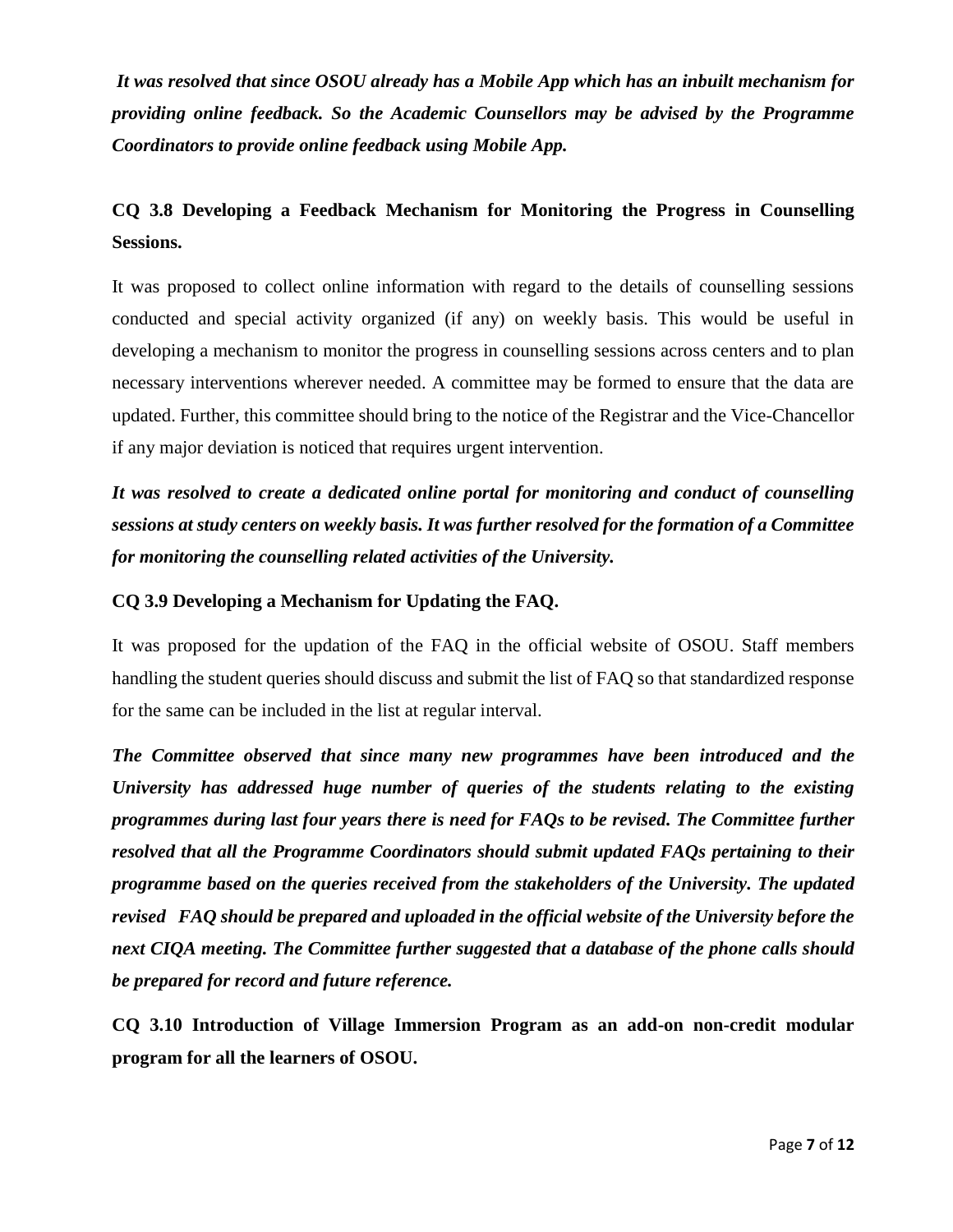It was proposed to introduce Village Immersion Program as an add-on non-credit modular program for all the learners of OSOU for their capacity building. It shall also built up the University – Community Linkage. The programme will be of three months duration.

*The Committee agreed to the proposal and decided that a fee shall be charged to the learners seeking to join the programme. The village immersion programme shall be opened to the learners of all the disciplines. The proposed fees and mode of operation of the programme shall be prepared by the concerned Programme Coordinators and placed before the Vice-Chancellor for approval.*

#### **CQ 3.12 Credit Transfer Scheme for Journalism and Mass Communication Programme**

CIQA was informed that a Committee headed by Prof. Mrinal Chatterjee, Director, IIMC, Dhenkanal has been constituted to examine the application of learners who have enrolled in MJMC programme and applied for Credit transfer for the courses they have cleared in other institutions or Universities. The Committee was further informed that a meeting of the Committee is scheduled to be held on 11th November 2019 for examining the applications received for credit transfer.

### **CQ 3.13 Introduction of PG Diploma in Tribal Studies**

CIQA was informed that steps have been initiated for the preparation of the Self Learning Material of the programme in PG Diploma in Tribal Studies.

*It was further suggested to revise the fees of the programme with due approval from the Vice-Chancellor.*

### **CQ 3.14 Study Centre Report**

The report of 30 study centers were placed before CIQA for consideration.

*The members perused the reports and suggested that the staff members assigned with the study centers to shall submit revised report giving details of extra-curricular activities of the study centers, and statistical input and graphical representations of various quantitative data.*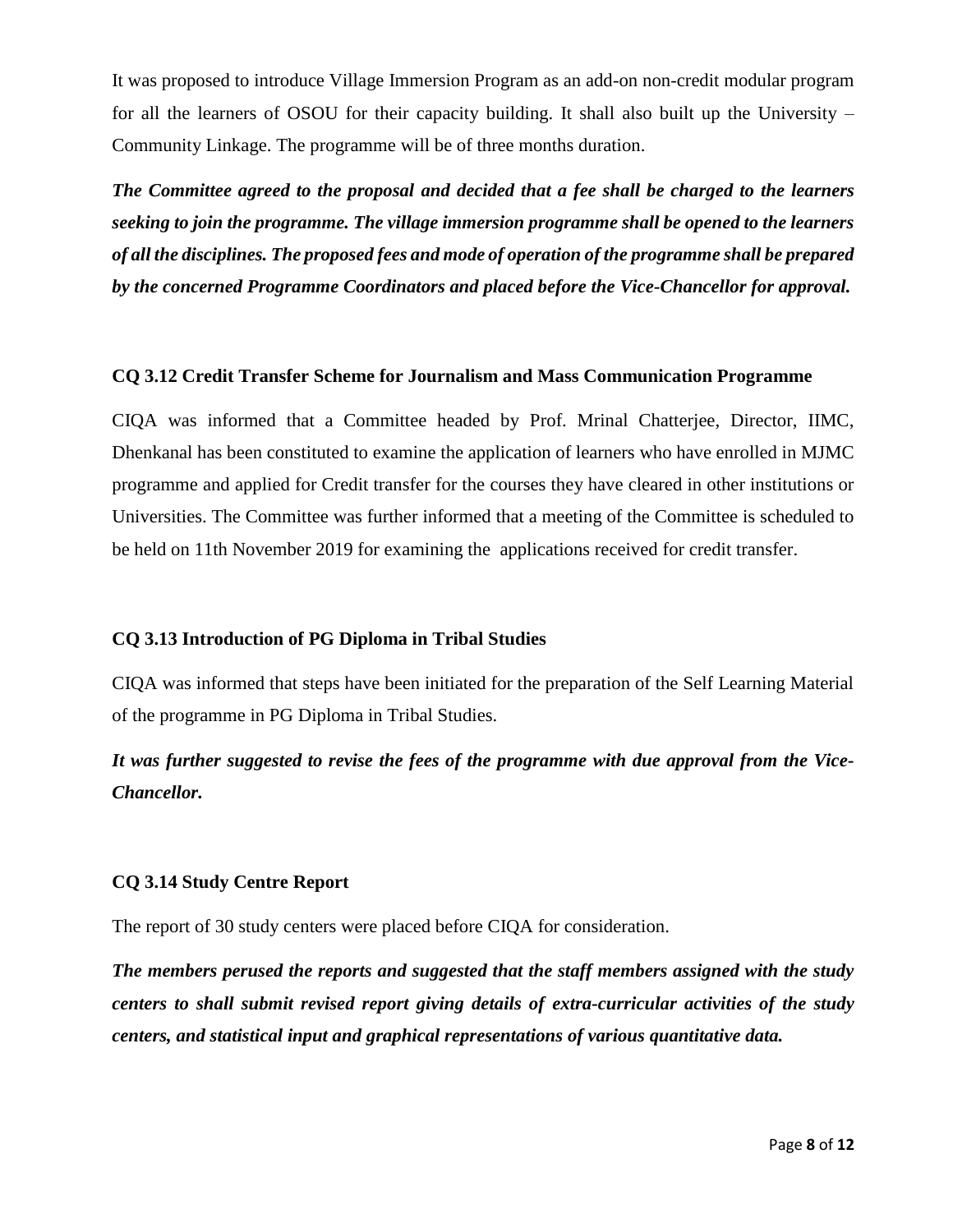### **CQ 3.15 Examination process Streamlining**

CIQA was informed that the Department of Higher Education has instructed all the state Universities to implement revised rules and remuneration structure to conduct of examinations.

# *The Committee suggested that the matter to be placed before the Board of Management for consideration.*

### **CQ 3.16: e-Gyanjyoti platform to be opened for all**

The Committee resolved to launch the eGyanjyoti platform for the learners before the next CIQA meeting. *The detail plan of action and mode of operation shall be submitted to the Vice-Chancellor, OSOU by Prof. KR Srivathsan, Dr. Ansuman Jena, Mr. Aseem Kumar Patel.*

# **CQ 3.17 Eligibility Criteria for appointment of Academic Counsellors in different programmes:**

Since most of the programme offered at the University are at Undergraduate and Postgraduate level. Even the Diploma and Postgraduate Diploma level that are interdisciplinary in nature and these are offered in modular form. It was felt necessary that eligibility criteria for appointment of academic counsellor in each course may be defined clearly for effective and meaningful counselling and evaluation. The UGC norms prescribed for appointment of teachers for different disciplines needs to be followed. However teacher fulfilling UGC norms with adequate background in ODL methodology and exposure to educational technology may be considered for the appointment as counsellors. University may devise adequate mechanism for orientation of these counsellors in the teaching learning process followed in the ODL system. The entire exercise for appointment of counsellors and their training may be conducted online.

### *The Committee approved the proposal.*

## **CQ 3.18: Resolution to hold CIQA meeting on the 1st working day of every month**

It was proposed to hold the CIQA meetings on first working day of every month in a routine basis. *The Committee approved the proposal.*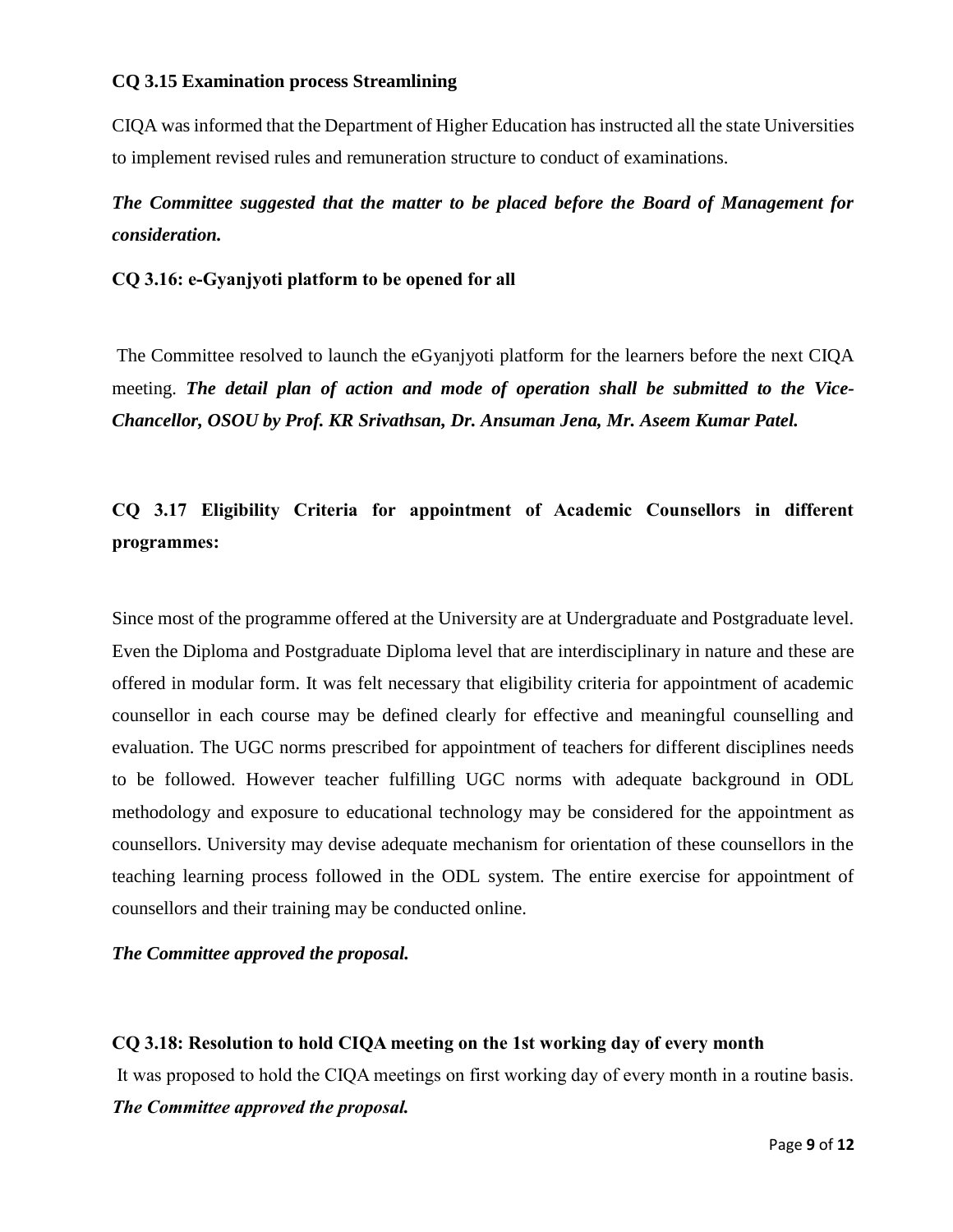## **CQ 3.19 OER repository redesign and restructuring**

It is proposed to redesign the OER repository of OSOU so that indexing and searching of SLMs become easier. Both word and PDF files to be made available. For many programmes/courses cover pages, acknowledgement pages are not available, so replacement is required for the same. *The Committee approved the proposal and suggested that the indexing and searching options of the repository should be strengthened.*

## **CQ 3.20: Constitution of Center for Online Education"**

Odisha State Open University has established a "**Cell for Offering Online Courses"** as per UGC (Online Courses Or Programmes) Regulations 2018, as a measure to grant Certificate or Diploma or Degree through online mode, delivered through interactive technology using internet. The cell was constituted to monitor, advice and review different aspects of the overall activities required for offering online courses.

Since a **" Cell for Offering Online Courses"** has already been constituted vide Ref No. OSOU/2019/184 (1) dated 09/03/2019 under chairmanship of Prof. K R Srivathsan and Mr Aseem Kumar Patel as the convener. The same shall be upgraded to a Centre. However, the Committee suggested that the Centre should be more proactive and conduct regular meetings for monitoring the conduct of online education of the University.

### **CQ 3.21 Preparation of SOP and Guidelines**

It was proposed to prepare standard operating procedures and guidelines for following:

### **For conducting Expert Committee meetings**

Many Expert Committee Meetings are conducted in the University for the launch of a new programme or for a revision of the existing programme. For all expert committee meetings a procedure should be followed for a systematic conduct of the meeting. It was proposed to prepare a Standard Operating Procedure for the conduct of the Expert Committee Meetings.

## **For SLM writing and editing**

The Standard Operating Procedure along with the guidelines for the writing and editing of SLMs may be discussed and adopted.

**For Audio/Video preparation**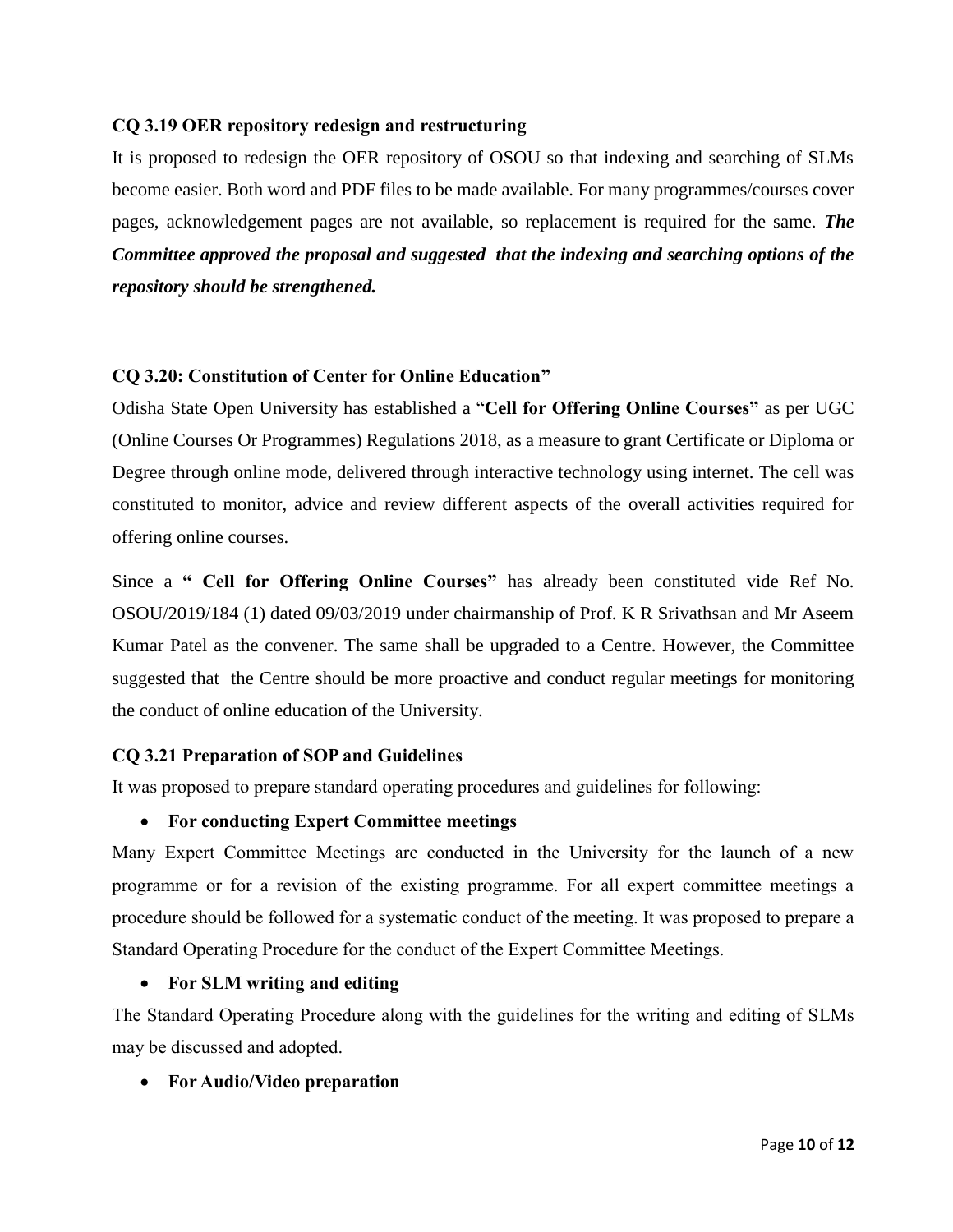The Standard Operating Procedure along with the guidelines for the preparation of audio/video lectures may be discussed and adopted.

*It was decided that OSOU Regional Center at Bhubaneswar shall take the responsibility and shall submit the required SOPs and guidelines in the next CIQA meeting for consideration.*

#### **CQ 3.22 Simplification of New Programme / New Course launch proposal format**

It was proposed to the Committee for simplification of the existing Programme Launch format. The Committee resolved that the Vice-Chancellor shall be requested to look into the matter and initiate steps for preparation of a more simplified format.

#### **CQ 3.23 Uniform assignment and term end question pattern/structure**

It was proposed that the Bachelor degree programmes under CBCS do not follow uniform pattern for Section-A. CIQA agreed to the proposal to follow a common structure except Literature subjects. The common pattern shall be circulated among the Question setters for assignment and Term End Examination.

## **CQ 3.24 Option to change Generic Elective in second semester for the learners of Bachelor degree programmes**

CIQA was informed that some learners did not get the opportunity to give their choice for generic electives as the option was not available in the initial period of admission. 56 students have not chosen Generic Elective so far. It was resolved that such students will be provided with a deadline to opt for GE courses failing which the University shall allot the GE courses to the learners.

#### **CQ 3.25 Constitution of Sub-Groups to monitor the CIQA activities:**

It was proposed for the constitution of the sub-group to monitor, assure quality and ensure compliance of different activities of the university. This would ultimately contribute and comply with the mandatory quality parameters, academic audit and preparation for NAAC assessment. The